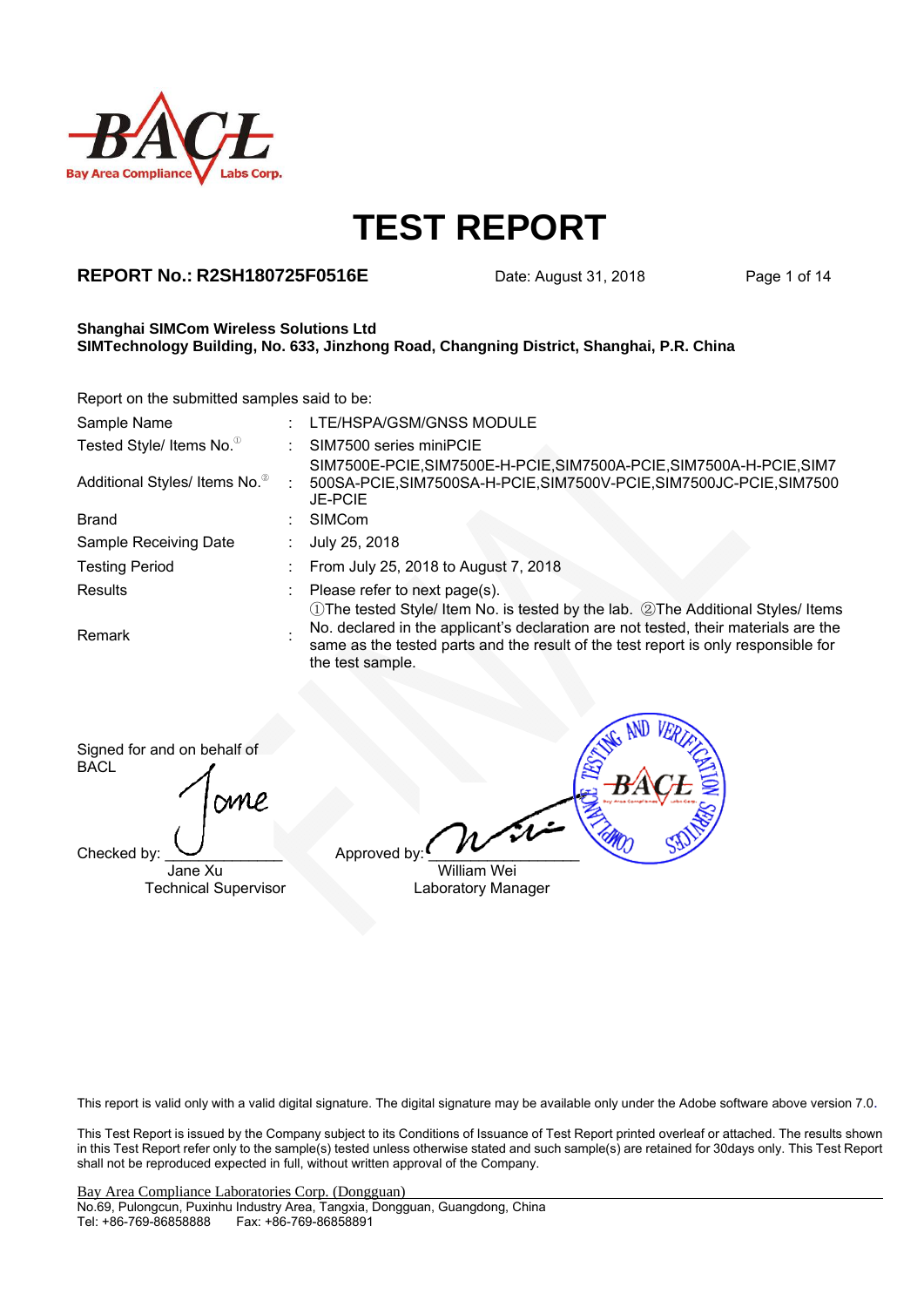

|   | <b>REPORT No.: R2SH180725F0516E</b>                                                                                | Date: August 31, 2018 | Page 2 of 14      |
|---|--------------------------------------------------------------------------------------------------------------------|-----------------------|-------------------|
|   | <b>Summary of Test Results:</b>                                                                                    |                       |                   |
|   | <b>TEST REQUEST</b>                                                                                                |                       | <b>CONCLUSION</b> |
| A | RoHS Directive 2011/65/FU and its amendment directives                                                             |                       |                   |
|   | XRF screening test and Wet Chemical Testing (Lead, Cadmium, Mercury, Hexavalent<br>Chromium, PBBs & PBDEs content) |                       | Pass              |
|   | Phthalates(DBP, BBP, DEHP, DIBP)content                                                                            |                       | Pass              |
|   |                                                                                                                    |                       |                   |

\*\*\*\*\*\*\*\*\*\*\*\*\*\*\*\*\*\*\*\*\*\*\*\*\*\*\*\*\*\*\*\*\*\*\*\*\*\*\*\*\*\*\*\*\*\*\*\*\*\*\*\*\*\*\*\*\*\*\*\*\*\*\*\*\*\*\*\*\*\*\*\*\*\*\*\*\*\*\*\*\*\*\*\*\*\*\*\*\*\*\*\*\*\*\*\*\*\*\*\*\*\*\*\*\*\*\*\*\*\*\*\*\*\*\*\*\*\*\*\*\*\*\*\*\*\*\*\*\*\*\*

This report is valid only with a valid digital signature. The digital signature may be available only under the Adobe software above version 7.0.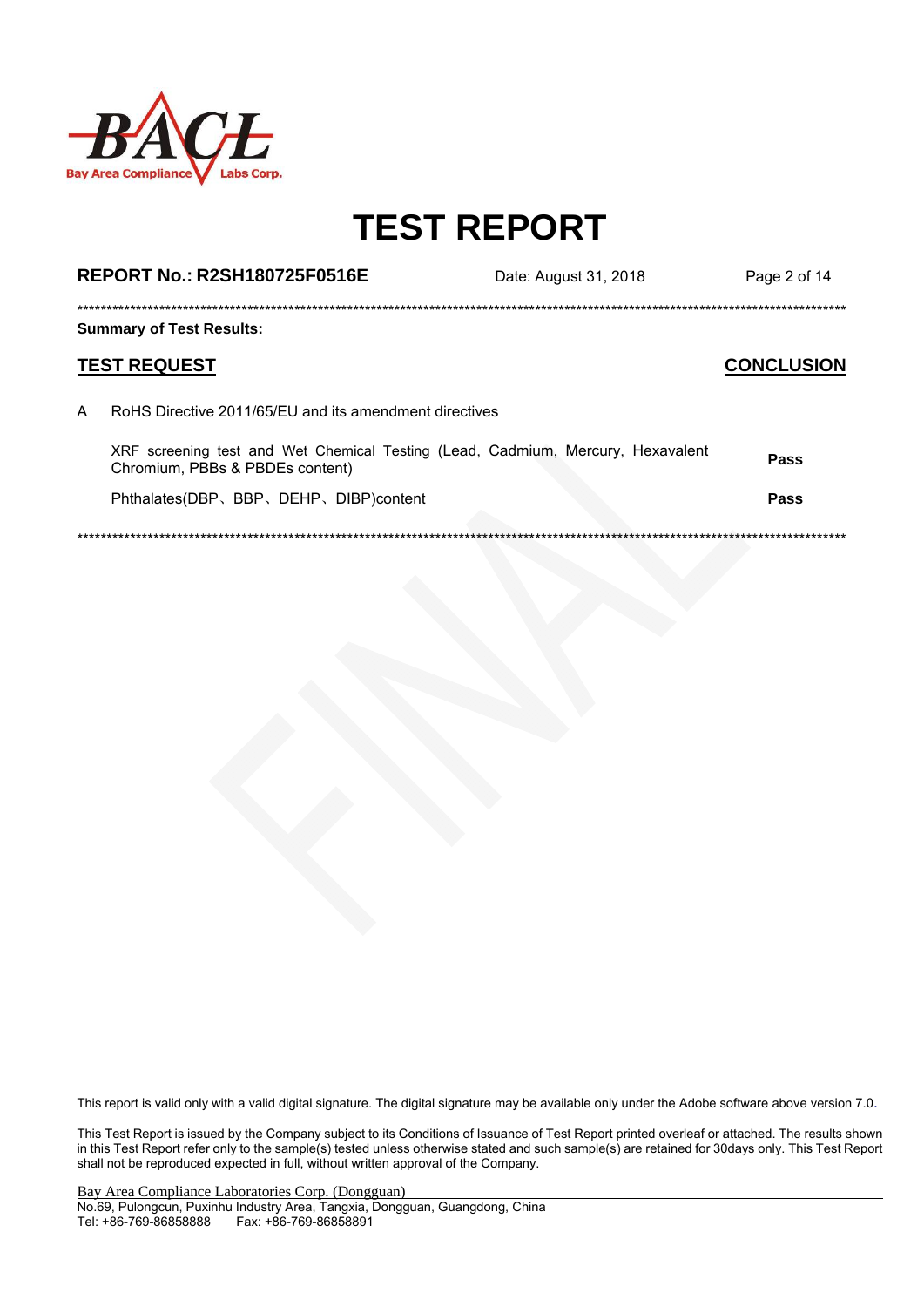

### **REPORT No.: R2SH180725F0516E** Date: August 31, 2018 Page 3 of 14

**Results:** 

#### **A**、**RoHS Directive 2011/65/EU and its amendment directives**

#### **XRF screening test**

Test method: With reference to IEC62321-3-1:2013 screening by X-ray Fluorescence Spectroscopy (XRF)

| Seq.           | <b>Tested Part(s)</b>                                                                   | <b>Results</b> |           |           |           |           |
|----------------|-----------------------------------------------------------------------------------------|----------------|-----------|-----------|-----------|-----------|
| No.            |                                                                                         | Pb             | Cd        | Hg        | cr        | <b>Br</b> |
| 1              | White adhesive plastic with black printing(label, shield, PCB)<br>$(1,2,3,4,5,6,7,8,9)$ | <b>BL</b>      | <b>BL</b> | <b>BL</b> | BL        | <b>BL</b> |
| $2^*$          | Silvery metal(shield, PCB) 1.2.3.4.5.6.7.8.9                                            | <b>BL</b>      | <b>BL</b> | <b>BL</b> | IN        | $---$     |
| $\mathfrak{S}$ | Brown body(capacitor, PCB) $(1.2.3.4.5.6.7.8.9)$                                        | BL             | <b>BL</b> | <b>BL</b> | BL        | <b>BL</b> |
| $\overline{4}$ | Black body(resistor, PCB) 1.2.3.4.5.6.7.8.9                                             | <b>BL</b>      | <b>BL</b> | <b>BL</b> | BL        | <b>BL</b> |
| 5              | Black body with white printing(IC, PCB) 1.2.3.4.5.6.7.8.9                               | <b>BL</b>      | <b>BL</b> | <b>BL</b> | <b>BL</b> | <b>BL</b> |
| $6\phantom{1}$ | Black body with yellow printing(IC, PCB) 1.2.3.4.5.6.7.8.9                              | <b>BL</b>      | <b>BL</b> | <b>BL</b> | <b>BL</b> | <b>BL</b> |
| $\overline{7}$ | Silvery body(crystal, PCB) 1.2.3.4.5.6.7.8.9                                            | BL             | <b>BL</b> | <b>BL</b> | BL        | <b>BL</b> |
| 8              | Black body(diode, PCB)                                                                  | <b>BL</b>      | <b>BL</b> | <b>BL</b> | <b>BL</b> | <b>BL</b> |
| 9              | Brown magnet(core, inductor, PCB) 1.2.3.4.5.6.7.0.9.9                                   | <b>BL</b>      | <b>BL</b> | <b>BL</b> | BL        | <b>BL</b> |
| 10             | Coppery metal(coil, inductor, PCB) 1.2.3.4.5.6.7.8.9                                    | <b>BL</b>      | <b>BL</b> | <b>BL</b> | <b>BL</b> | $---$     |
| 11             | Grey body(EC, PCB) 1.2.3.4.5.6.7.8.9                                                    | <b>BL</b>      | <b>BL</b> | <b>BL</b> | <b>BL</b> | <b>BL</b> |
| 12             | Blue body(EC, PCB) 1.2.3.4.5.6.7.8.9                                                    | BL             | <b>BL</b> | <b>BL</b> | BL        | <b>BL</b> |
| 13             | White body(EC, PCB) 1.2. 5.6. 8.9                                                       | <b>BL</b>      | <b>BL</b> | <b>BL</b> | BL        | <b>BL</b> |
| 14             | White/grey body(EC, PCB) 1.2.3.4.5.6.7.8.9                                              | <b>BL</b>      | <b>BL</b> | <b>BL</b> | <b>BL</b> | <b>BL</b> |
| 15             | Silvery body(EC, PCB) 3.4.7                                                             | <b>BL</b>      | <b>BL</b> | <b>BL</b> | <b>BL</b> | <b>BL</b> |
| 16             | Off-white body(EC, PCB) 1.2.3.4.5.6.7.9                                                 | <b>BL</b>      | <b>BL</b> | <b>BL</b> | BL        | <b>BL</b> |
| 17             | Black body(EC, PCB) 1.2.3.4.5.6.7.8.9                                                   | <b>BL</b>      | <b>BL</b> | <b>BL</b> | <b>BL</b> | <b>BL</b> |
| 18             | Silvery solder(PCB) 1.2.3.4.5.6.7.8.9                                                   | <b>BL</b>      | <b>BL</b> | <b>BL</b> | <b>BL</b> | $---$     |
| 19             | Green PCB(PCB) 1.2.3.4.5.6.7.8.9                                                        | <b>BL</b>      | <b>BL</b> | <b>BL</b> | <b>BL</b> | BL        |
| 20             | Green body(EC, PCB) 3.4.5.6.8.9                                                         | <b>BL</b>      | <b>BL</b> | <b>BL</b> | <b>BL</b> | <b>BL</b> |

This report is valid only with a valid digital signature. The digital signature may be available only under the Adobe software above version 7.0.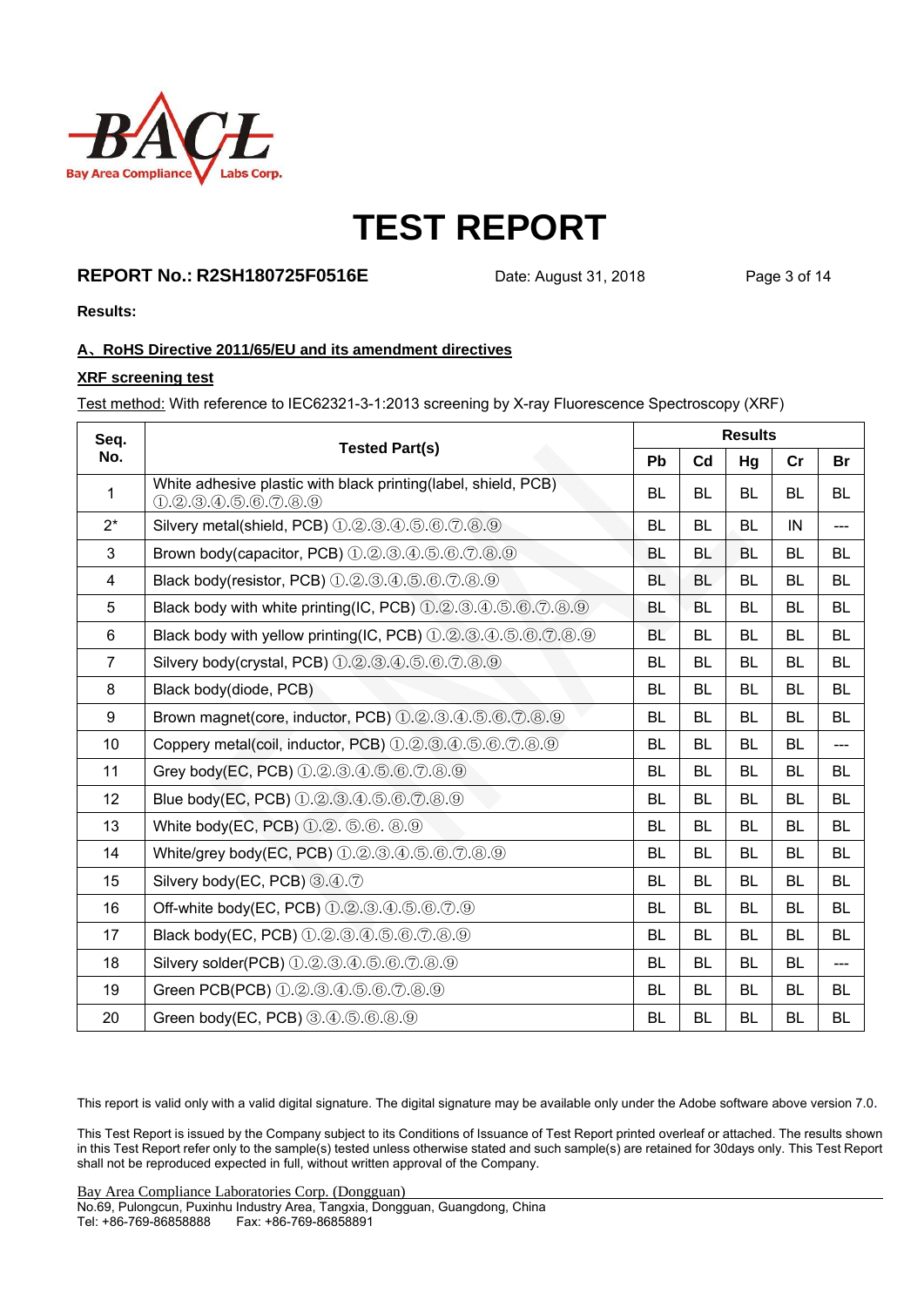

### **REPORT No.: R2SH180725F0516E** Date: August 31, 2018 Page 4 of 14

| Seq.  |                                                                                     | <b>Results</b> |                |           |           |           |
|-------|-------------------------------------------------------------------------------------|----------------|----------------|-----------|-----------|-----------|
| No.   | <b>Tested Part(s)</b>                                                               | Pb             | C <sub>d</sub> | Hg        | Cr        | <b>Br</b> |
| 21    | Orange body(EC, PCB) $\circledS$                                                    | <b>BL</b>      | <b>BL</b>      | <b>BL</b> | <b>BL</b> | <b>BL</b> |
| 22    | Black body(triode, PCB) 1.2.3.4.5.6.7.8.9                                           | <b>BL</b>      | <b>BL</b>      | BL        | <b>BL</b> | <b>BL</b> |
| 23    | White adhesive plastic(label, PCB"SIM7100-PCIE")<br>(1.2.3.4.5.6.7.8.9)             | BL.            | <b>BL</b>      | <b>BL</b> | <b>BL</b> | <b>BL</b> |
| 24    | Brown body(capacitor, PCB"SIM7100-PCIE")<br>(1.2.3.4.5.6.7.8.9)                     | <b>BL</b>      | <b>BL</b>      | <b>BI</b> | <b>BL</b> | <b>BI</b> |
| 25    | Black body(diode, PCB"SIM7100-PCIE") 1.2.3.4.5.6.7.8.9                              | BL             | <b>BL</b>      | <b>BL</b> | <b>BL</b> | <b>BL</b> |
| 26    | Black body(resistor, PCB"SIM7100-PCIE") 1.2.3.4.5.6.7.8.9                           | <b>BL</b>      | BL             | BL        | <b>BL</b> | <b>BL</b> |
| 27    | Black body(triode, PCB"SIM7100-PCIE") 1.2.3.4.5.6.7.8.9                             | <b>BL</b>      | <b>BL</b>      | <b>BL</b> | <b>BL</b> | <b>BL</b> |
| 28    | Black body(IC, PCB"SIM7100-PCIE") 1.2.3.4.5.6.7.8.9                                 | <b>BL</b>      | <b>BL</b>      | <b>BL</b> | <b>BL</b> | <b>BL</b> |
| 29    | Black magnet(core, inductor, PCB"SIM7100-PCIE")<br>(1.2.3.4.5.6.7.8.9)              | <b>BL</b>      | BL             | BL        | <b>BL</b> | <b>BL</b> |
| 30    | Black body with white printing(EC, PCB"SIM7100-PCIE")<br>$(1,2,3,4,5,6,7,8,9)$      | <b>BL</b>      | <b>BL</b>      | <b>BL</b> | BL        | <b>BL</b> |
| 31    | Golden metal(pin, antenna socket, PCB"SIM7100-PCIE")<br>(1.2.3.4.5.6.7.8.9)         | <b>BL</b>      | <b>BL</b>      | <b>BL</b> | <b>BL</b> |           |
| 32    | White plastic(pin holder, antenna socket, PCB"SIM7100-PCIE")<br>(1.2.3.4.5.6.7.8.9) | <b>BL</b>      | <b>BL</b>      | <b>BL</b> | <b>BL</b> | <b>BL</b> |
| 33    | Golden metal(shell, antenna socket, PCB"SIM7100-PCIE")<br>$(1,2,3,4,5,6,7,8,9)$     | <b>BL</b>      | BL             | <b>BL</b> | <b>BL</b> |           |
| 34    | Silvery solder(PCB"SIM7100-PCIE") 1.2.3.4.5.6.7.8.9                                 | <b>BL</b>      | <b>BL</b>      | <b>BL</b> | <b>BL</b> |           |
| $35*$ | Green PCB(PCB"SIM7100-PCIE") ①.2.3.4.5.6.7.8.9                                      | <b>BL</b>      | <b>BL</b>      | <b>BL</b> | <b>BL</b> | IN        |

Remark: ①:SIM7500E-PCIE ②:SIM7500E-H-PCIE ③:SIM7500A-PCIE ④:SIM7500A-H-PCIE ④:SIM7500SA-H-P

④:SIM7500A-H-PCIE ⑤:SIM7500SA-PCIE ⑥:SIM7500SA-H-PCIE ⑦:SIM7500V-PCIE ⑧:SIM7500JC –PCIE ⑨:SIM7500JC-PCIE

This report is valid only with a valid digital signature. The digital signature may be available only under the Adobe software above version 7.0.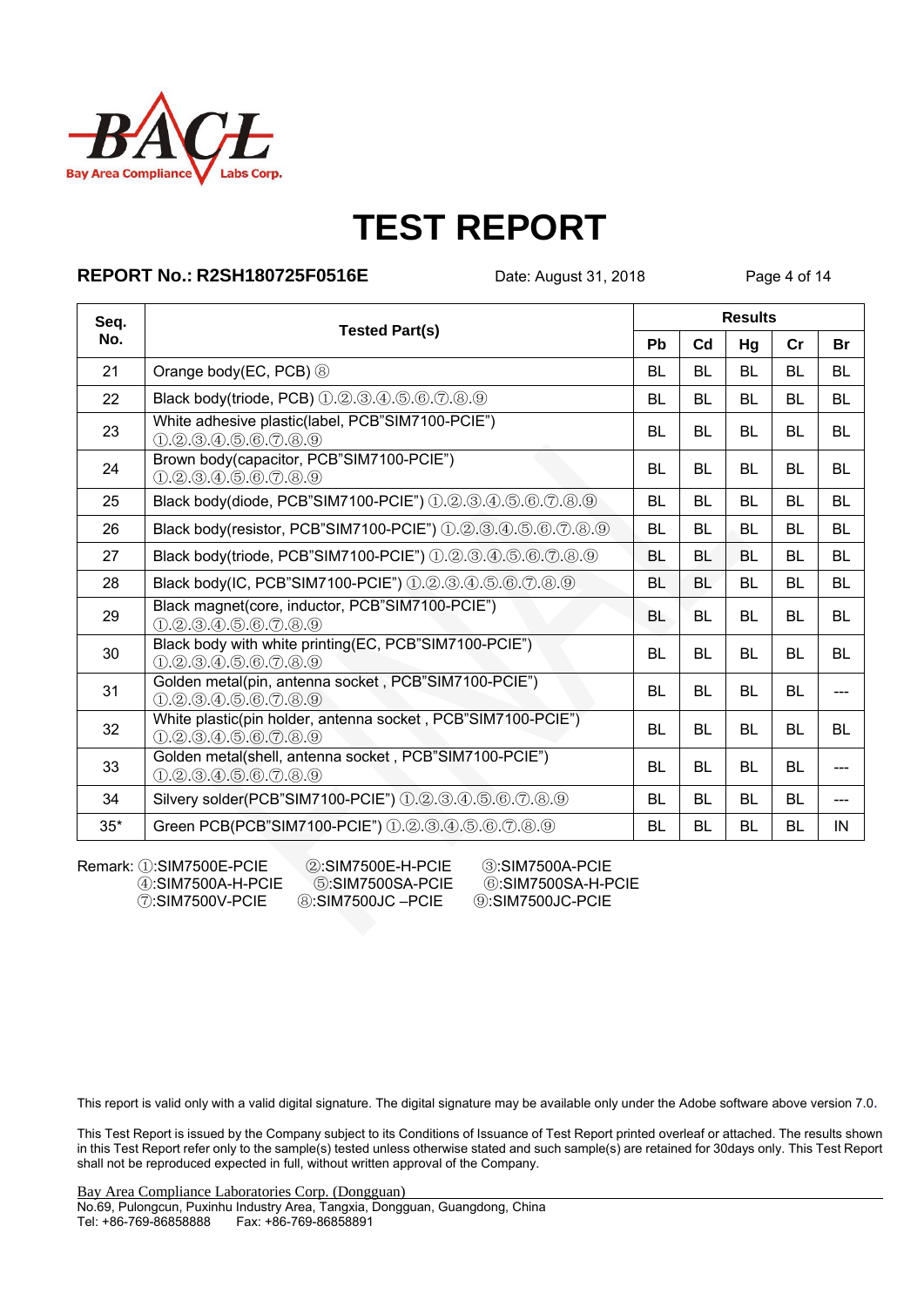

### **REPORT No.: R2SH180725F0516E** Date: August 31, 2018 Page 5 of 14

#### Remark:

(1)

- = Not Conducted
- $* = Pb, Hg$ , UV-Vis (for Cr(Ⅵ)) and GC-MS (for PBBs, PBDEs) are recommended to be performed, if Results were obtained by XRF for primary screening, and further chemical testing by ICP (for Cd, the concentration exceeds the below warning value according to IEC62321-3-1:2013.

| <b>Element</b> | Unit  | <b>Polymers</b>                | Metal                                                 | <b>Composite Material</b>                                     |
|----------------|-------|--------------------------------|-------------------------------------------------------|---------------------------------------------------------------|
| Cd             | mg/kg | $BL≤70-3σ < X$<br><130+3σ≤OL   | BL $\leq 70-3\sigma < X$<br>$< 130 + 3\sigma \leq 0L$ | $LOD < X < 150+3\sigma \leq OL$                               |
| Pb             | mg/kg | BL≤700-3σ< X<br><1300+3σ≤OL    | $B≤700-3σ < X$<br><1300+3σ≤ OL                        | BL $\leq$ 500-3 $\sigma$ < X<br><1500+3σ≤OL                   |
| Hg             | mg/kg | $BL≤700-3σ < X$<br><1300+3σ≤OL | BL $\leq$ 700-3 $\sigma$ < X<br><1300+3σ≤OL           | BL $\leq$ 500-3 $\sigma$ < X<br>$<$ 1500+3 $\sigma$ $\leq$ OL |
| Cr             | mg/kg | $BL≤700-3σ < X$                | BL≤700-3σ< X                                          | $BL≤500-3σ < X$                                               |
| Br             | mg/kg | $B≤300-3σ < X$                 |                                                       | BL $\leq$ 250-3 $\sigma$ < X                                  |

- BL = Below Limit
- OL = Over Limit
- $IN = Inconclusive$
- LOD = Limit of Detection

This report is valid only with a valid digital signature. The digital signature may be available only under the Adobe software above version 7.0.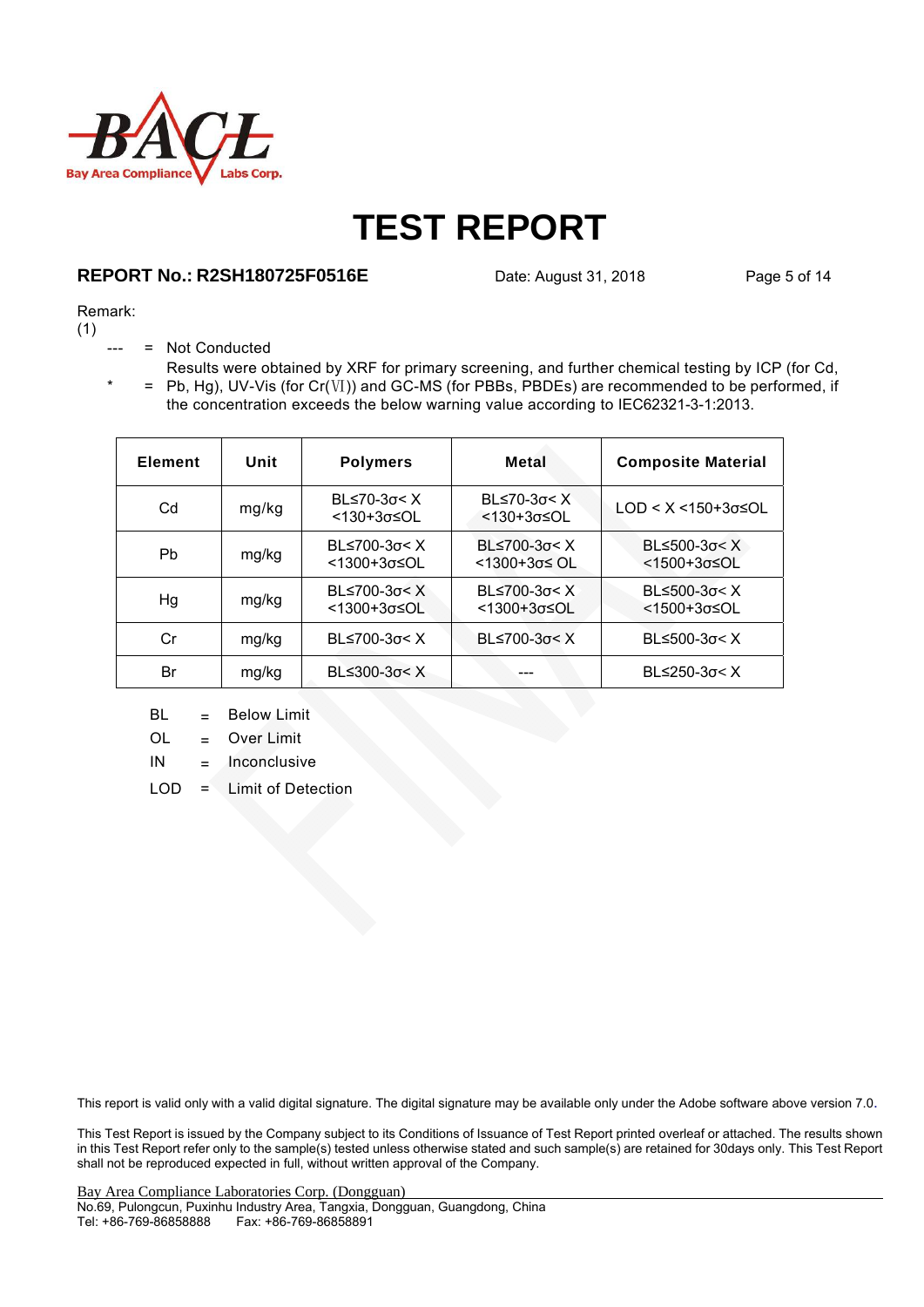

### **REPORT No.: R2SH180725F0516E** Date: August 31, 2018 Page 6 of 14

 (2) The XRF screening test for RoHS elements – The reading may be different to the actual content in the sample be of non-uniformity composition.

(3) The maximum permissible limit is quoted from RoHS directive 2011/65/EU:

| <b>RoHS Restricted Substances</b>     | <b>Maximum Concentration Value (mg/kg)</b><br>(by weight in homogenous materials) |
|---------------------------------------|-----------------------------------------------------------------------------------|
| Cadmium(Cd)                           | 100                                                                               |
| Lead(Pb)                              | 1000                                                                              |
| Mercury (Hg)                          | 1000                                                                              |
| Hexavalent Chromium $(Cr(VI))$        | 1000                                                                              |
| Polybrominated biphenyls (PBBs)       | 1000                                                                              |
| Polybrominate ddiphenylethers (PBDEs) | 1000                                                                              |

(4) As requested by applicant, only components shown in this report were screened by XRF spectroscopy for 2011/65/EU and its amendment directives, other components were not screened included in this report.

(5) Photo appendix is included.

#### Disclaimers:

This XRF Screening report is for reference purposes only. The applicant shall make its/his/her own judgment as to whether the information provided in this XRF screening report is sufficient for its/his/her purposes.

The result shown in this XRF screening report will differ based on various factors, including but not limited to, the sample size, thickness, area, surface flatness, equipment parameters and matrix effect (e.g. plastic, rubber, metal, glass, ceramic etc.). Further wet chemical pre-treatment with relevant chemical equipment analysis are required to obtain quantitative data.

\*\*\*\*\*\*\*\*\*\*\*\*\*\*\*\*\*\*\*\*\*\*\*\*\*\*\*\*\*\*\*\*\*\*\*\*\*\*\*\*\*\*\*\*\*\*\*\*\*

This report is valid only with a valid digital signature. The digital signature may be available only under the Adobe software above version 7.0.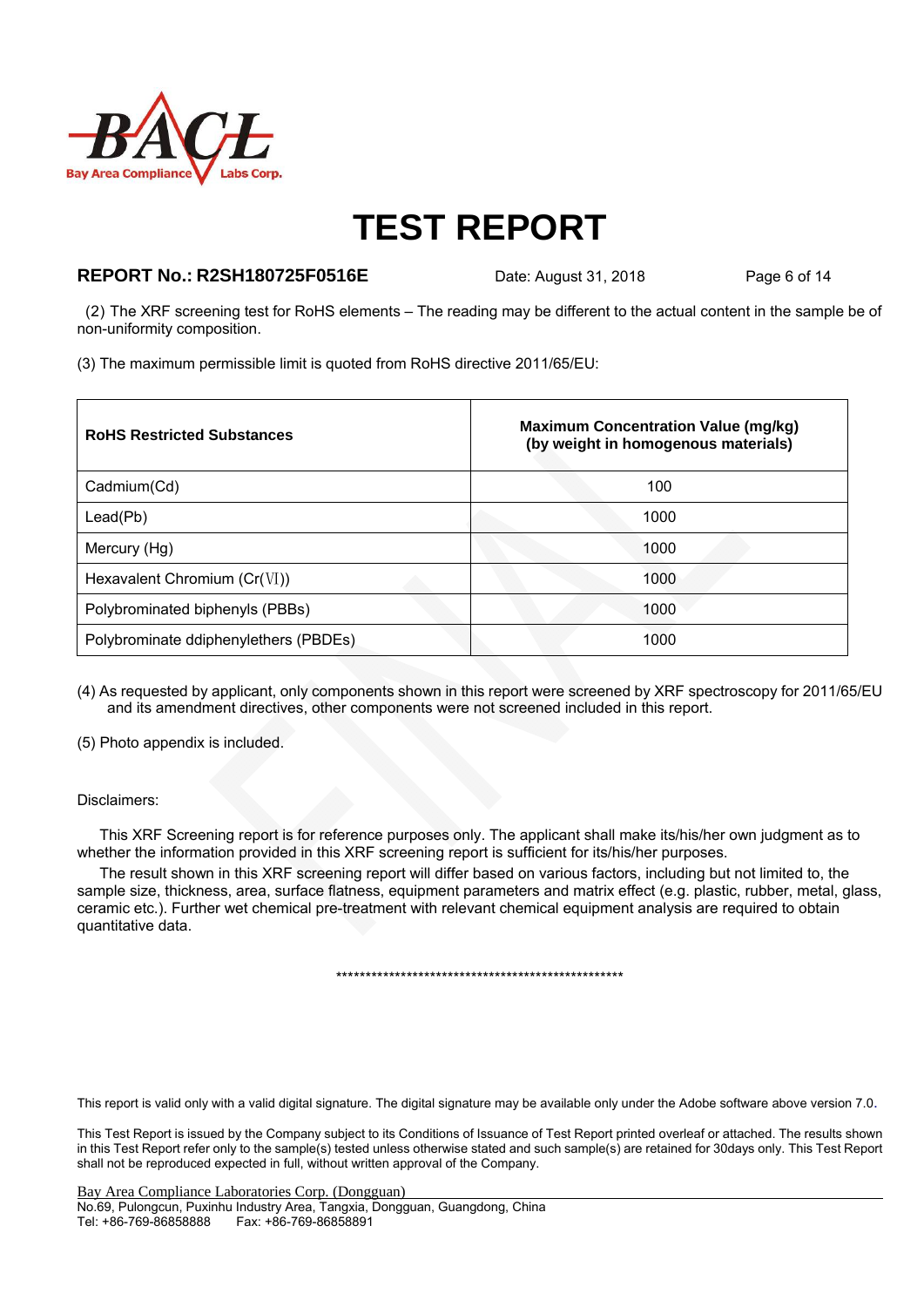

### **REPORT No.: R2SH180725F0516E** Date: August 31, 2018 Page 7 of 14

#### **Wet Chemical Testing**:

Test method:

Hexavalent Chromium Content (For metal material): With reference to IEC 62321-7-1:2015, by boiling-water-extraction and analysis was performed by UV-visible spectrophotometer (UV-Vis)

PBBs & PBDEs Content:

With reference to IEC 62321-6:2015, by solvent extraction and analysis was performed by gas chromatographic-mass spectrometer (GC-MS)

#### **1) The test results of Cr (**Ⅵ**)**

| Item                                   | Unit                    | <b>MDL</b> | <b>Results</b><br>◠ | Limit |
|----------------------------------------|-------------------------|------------|---------------------|-------|
| <b>Hexavalent Chromium</b><br>(Cr(VI)) | $\mu$ g/cm <sup>2</sup> | 0.10       | N.D.                | $***$ |
| <b>Conclusion</b>                      |                         |            | <b>Pass</b>         |       |

Note:

- N.D. = Not Detected or less than MDL
- MDL = Method Detection Limit
- $mg/kg = ppm$
- \*\* =

a. The sample is positive for CrVI if the CrVI concentration is greater than 0.13 $\mu$ g/cm<sup>2</sup>. The sample coating is considered to contain CrVI

b. The sample is negative for CrVI if CrVI is ND (concentration less than  $0.10 \mu g/cm^2$ ). The coating is considered a non-CrVI based coating

c. The result between 0.10µg/cm<sup>2</sup> and 0.13µg/cm<sup>2</sup> is considered to be inconclusive -unavoidable coating variations may influence the determination

For corrosion protection coatings on metals: Information on storage conditions and production date of the tested sample is unavailable and thus results of Cr(VI) represent status of the sample at the time of testing.

\*\*\*\*\*\*\*\*\*\*\*\*\*\*\*\*\*\*\*\*\*\*\*\*\*\*\*\*\*\*\*\*\*\*\*\*\*\*\*\*\*\*\*\*\*\*\*\*\*\*\*\*

This report is valid only with a valid digital signature. The digital signature may be available only under the Adobe software above version 7.0.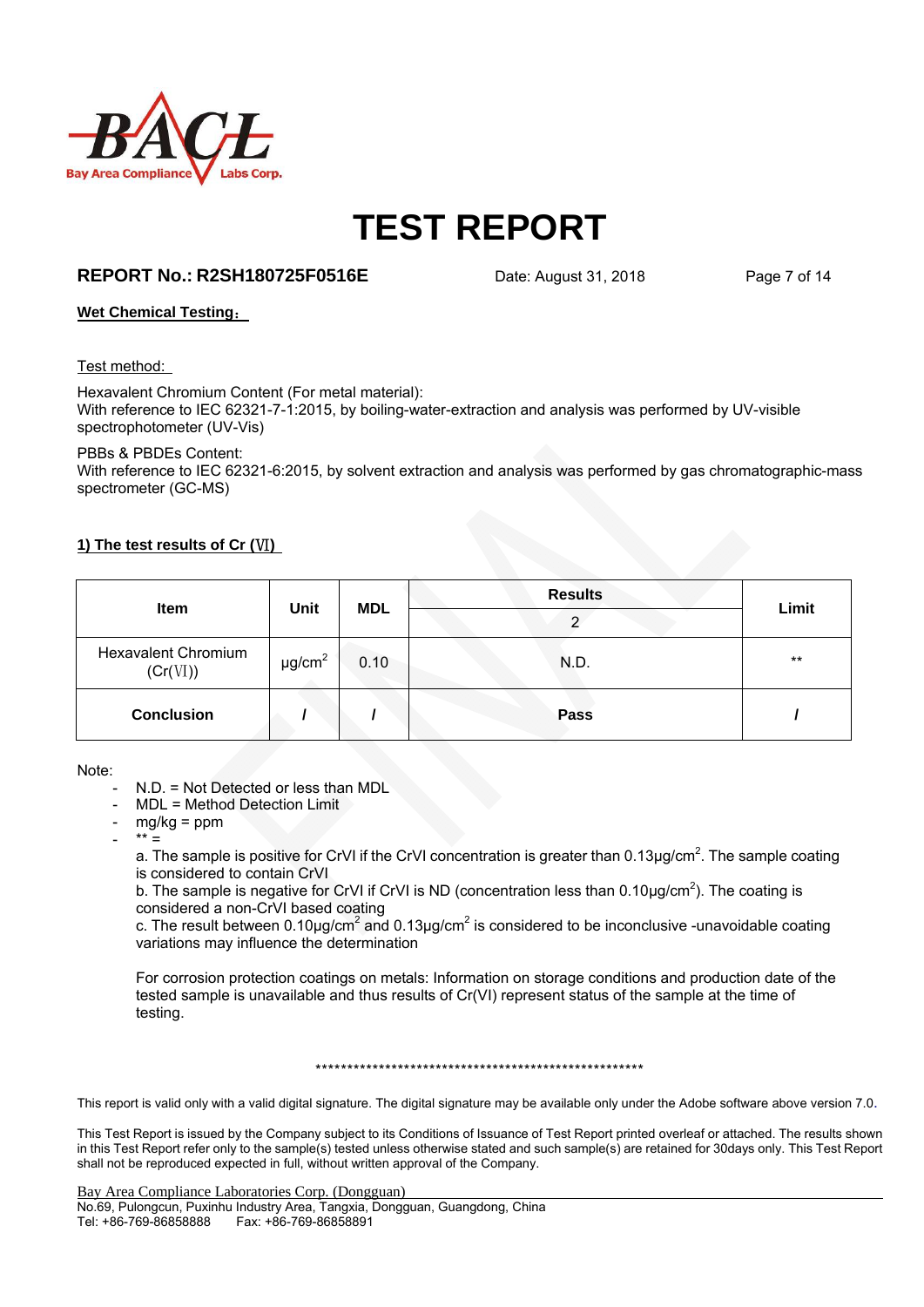

**REPORT No.: R2SH180725F0516E** Date: August 31, 2018 Page 8 of 14

### **2) The test results of PBBs & PBDEs**

|                                      |             | <b>MDL</b> | <b>Results</b> |       |  |
|--------------------------------------|-------------|------------|----------------|-------|--|
| Item                                 | <b>Unit</b> |            | 35             | Limit |  |
| <b>Polybrominated Biphenyls</b>      |             |            |                |       |  |
| Monobromobiphenyl                    | mg/kg       | 5          | N.D.           |       |  |
| Dibromobiphenyl                      | mg/kg       | 5          | N.D.           |       |  |
| Tribromobiphenyl                     | mg/kg       | 5          | N.D.           |       |  |
| Tetrabromobiphenyl                   | mg/kg       | 5          | N.D.           |       |  |
| Pentabromobiphenyl                   | mg/kg       | 5          | N.D.           |       |  |
| Hexabromobiphenyl                    | mg/kg       | 5          | N.D.           |       |  |
| Heptabromobiphenyl                   | mg/kg       | 5          | N.D.           |       |  |
| Octabromobiphenyl                    | mg/kg       | 5          | N.D.           |       |  |
| Nonabromodiphenyl                    | mg/kg       | 5          | N.D.           |       |  |
| Decabromodiphenyl                    | mg/kg       | 5          | N.D.           |       |  |
| <b>Total content</b>                 | mg/kg       | $\cal I$   | N.D.           | 1000  |  |
| <b>Polybrominated Diphenylethers</b> |             |            |                |       |  |
| Monobromodiphenyl ether              | mg/kg       | 5          | N.D.           |       |  |
| Dibromodiphenyl ether                | mg/kg       | 5          | N.D.           |       |  |
| Tribromodiphenyl ether               | mg/kg       | 5          | N.D.           |       |  |
| Tetrabromodiphenyl ether             | mg/kg       | 5          | N.D.           |       |  |
| Pentabromodiphenyl ether             | mg/kg       | 5          | N.D.           |       |  |
| Hexabromodiphenyl ether              | mg/kg       | 5          | N.D.           |       |  |
| Heptabromodiphenyl ether             | mg/kg       | 5          | N.D.           |       |  |
| Octabromodiphenyl ether              | mg/kg       | 5          | N.D.           |       |  |
| Nonabromodiphenyl ether              | mg/kg       | 5          | N.D.           |       |  |
| Decabromodiphenyl ether              | mg/kg       | 5          | N.D.           |       |  |
| <b>Total content</b>                 | mg/kg       | $\prime$   | N.D.           | 1000  |  |
| <b>Conclusion</b>                    | $\prime$    | I          | Pass           |       |  |

Note:

- N.D. = Not Detected or less than MDL
- MDL = Method Detection Limit
- The results less than MDL are not taken into account while calculating the sum contents.
- $mg/kg = ppm$
- Photo is included.

This report is valid only with a valid digital signature. The digital signature may be available only under the Adobe software above version 7.0.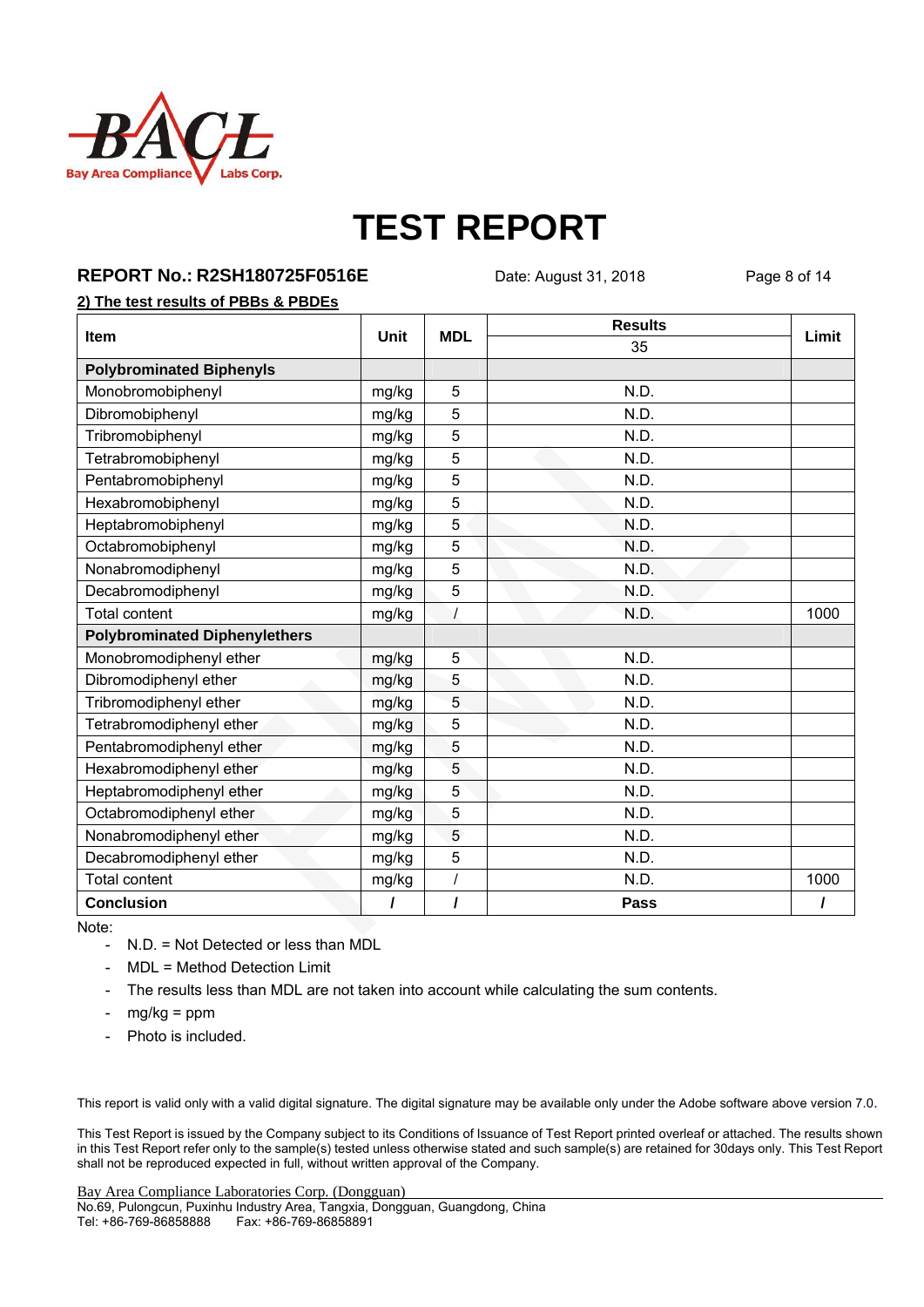

### **REPORT No.: R2SH180725F0516E** Date: August 31, 2018 Page 9 of 14

#### **Phthalates(DBP**、**BBP**、**DEHP**、**DIBP)content**

Test method: With reference to IEC 62321-8:2017, by gas chromatographic-mass spectrometer (GC-MS)

| <b>Item</b>                         | <b>Unit</b> | <b>MDL</b> | <b>Results</b> | Limit       |     |
|-------------------------------------|-------------|------------|----------------|-------------|-----|
|                                     |             |            | 23             | 35          |     |
| Dibutyl Phthalate (DBP)             | %           | 0.003      | N.D.           | N.D.        | 0.1 |
| Benzylbutyl Phthalate (BBP)         | %           | 0.003      | N.D.           | N.D.        | 0.1 |
| Bis-(2-ethylhexyl) Phthalate (DEHP) | $\%$        | 0.003      | N.D.           | N.D.        | 0.1 |
| Diisobutyl Phthalate(DIBP)          | $\%$        | 0.003      | N.D.           | N.D.        | 0.1 |
| <b>Conclusion</b>                   |             |            | Pass           | <b>Pass</b> |     |

Note:

- The maximum permissible limit is quoted from RoHS Directive (EU) 2015/863.
- N.D. = Not Detected or less than MDL
- MDL = Method Detection Limit
- $mg/kg = ppm$
- Photo is included.

This report is valid only with a valid digital signature. The digital signature may be available only under the Adobe software above version 7.0.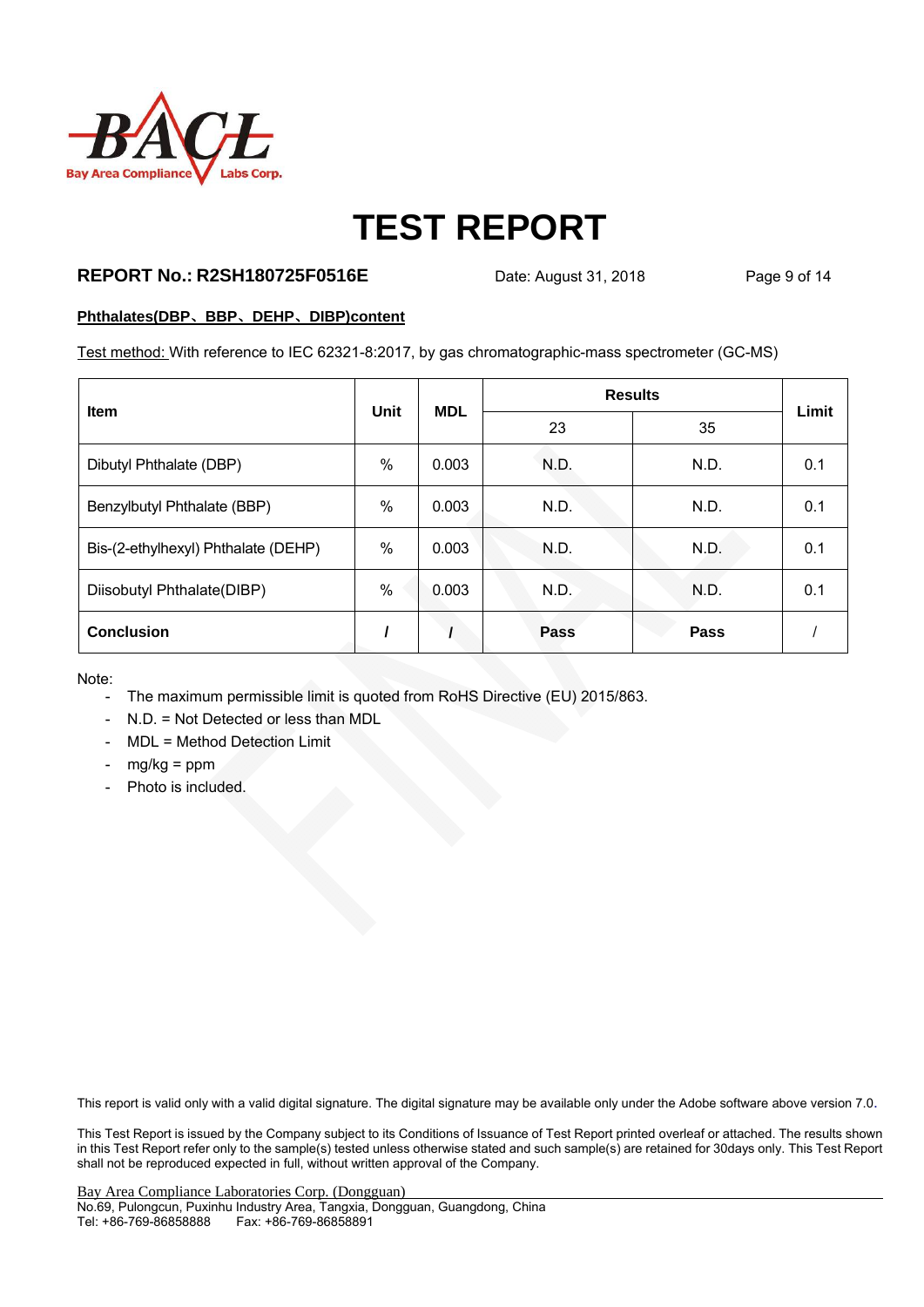

### **REPORT No.: R2SH180725F0516E** Date: August 31, 2018 Page 10 of 14

Photograph of Sample



This report is valid only with a valid digital signature. The digital signature may be available only under the Adobe software above version 7.0.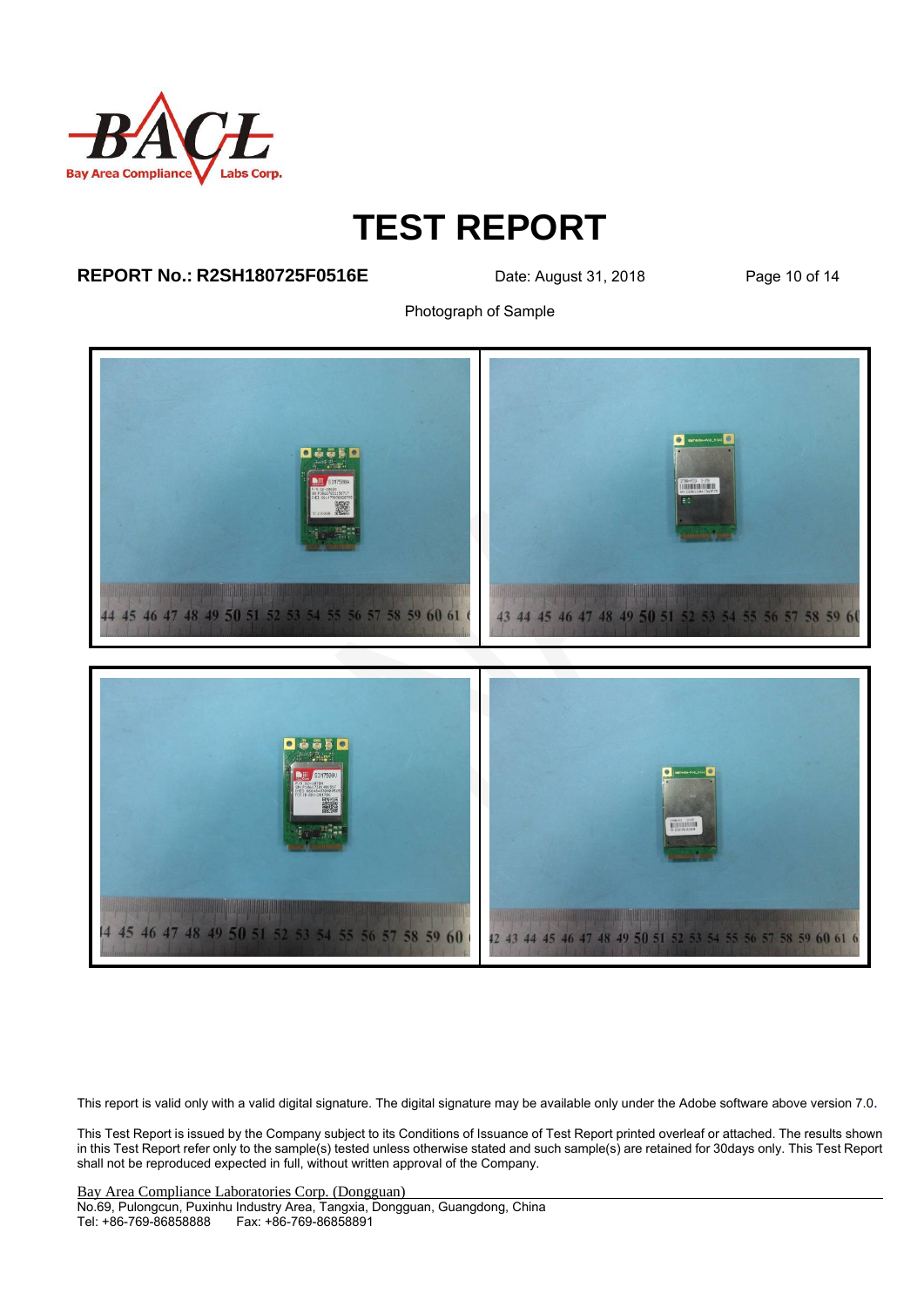

### **REPORT No.: R2SH180725F0516E** Date: August 31, 2018 Page 11 of 14



This report is valid only with a valid digital signature. The digital signature may be available only under the Adobe software above version 7.0.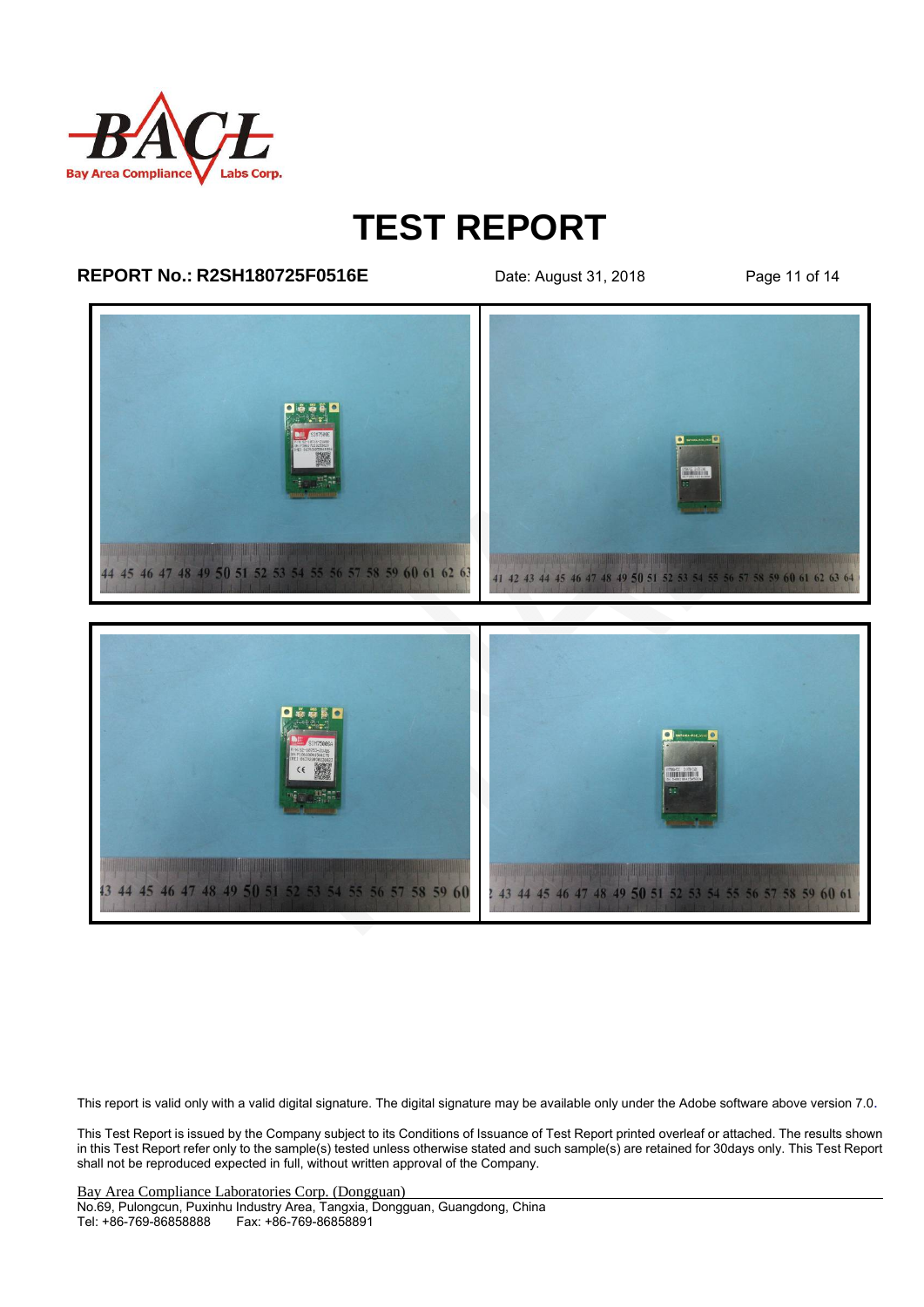

### **REPORT No.: R2SH180725F0516E** Date: August 31, 2018 Page 12 of 14



This report is valid only with a valid digital signature. The digital signature may be available only under the Adobe software above version 7.0.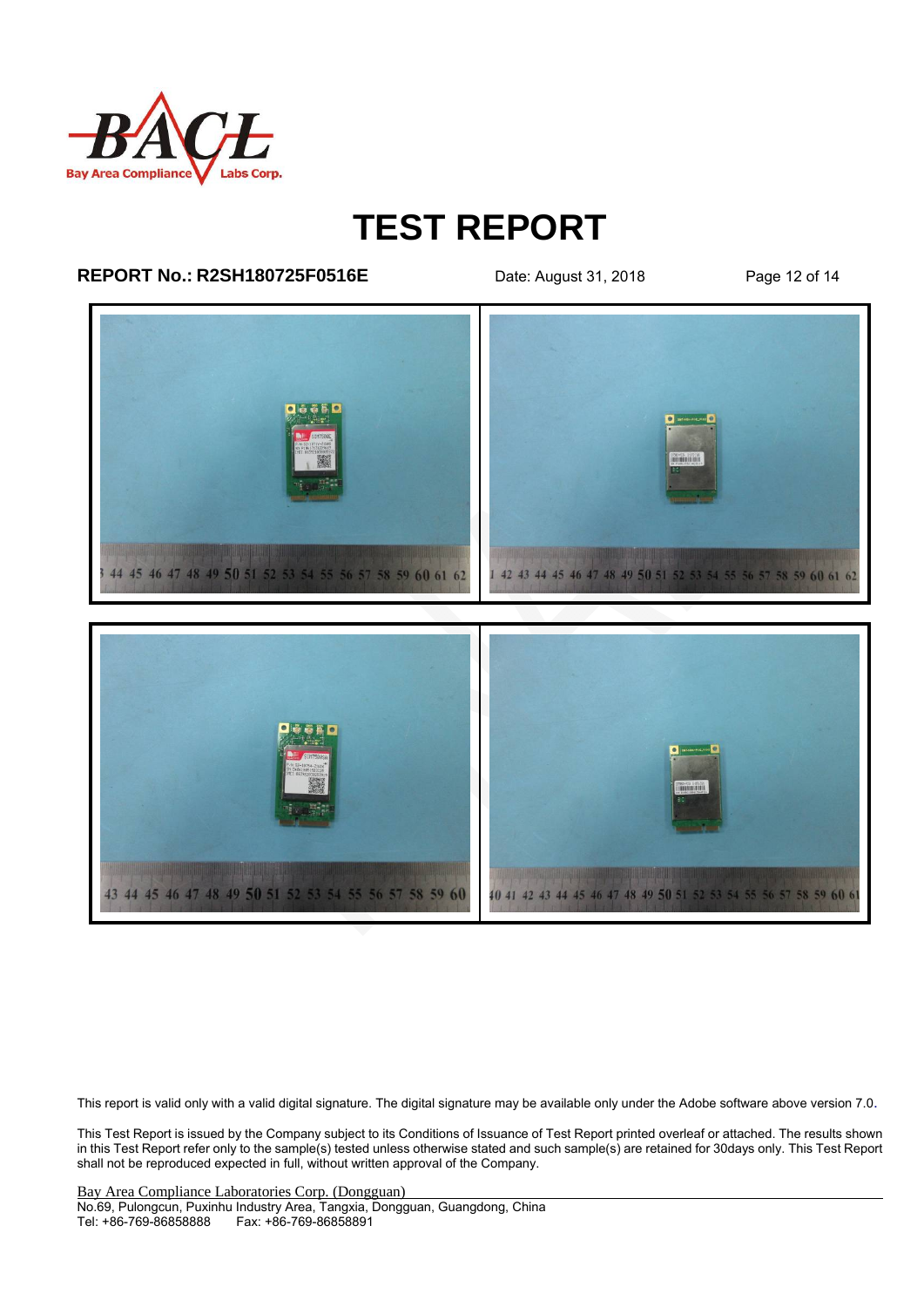

### **REPORT No.: R2SH180725F0516E** Date: August 31, 2018 Page 13 of 14



This report is valid only with a valid digital signature. The digital signature may be available only under the Adobe software above version 7.0.